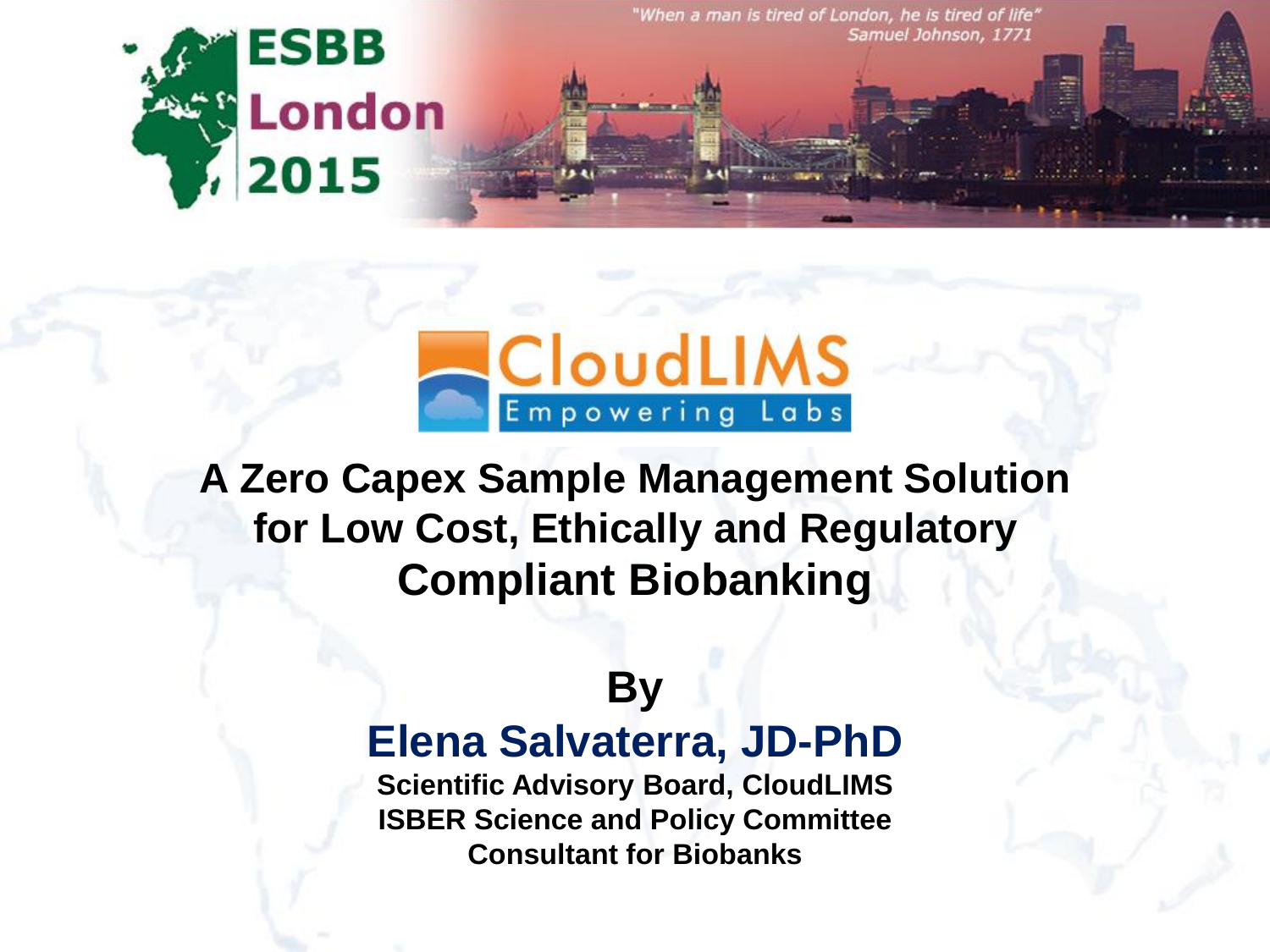#### **Challenges Faced By Biobanks**

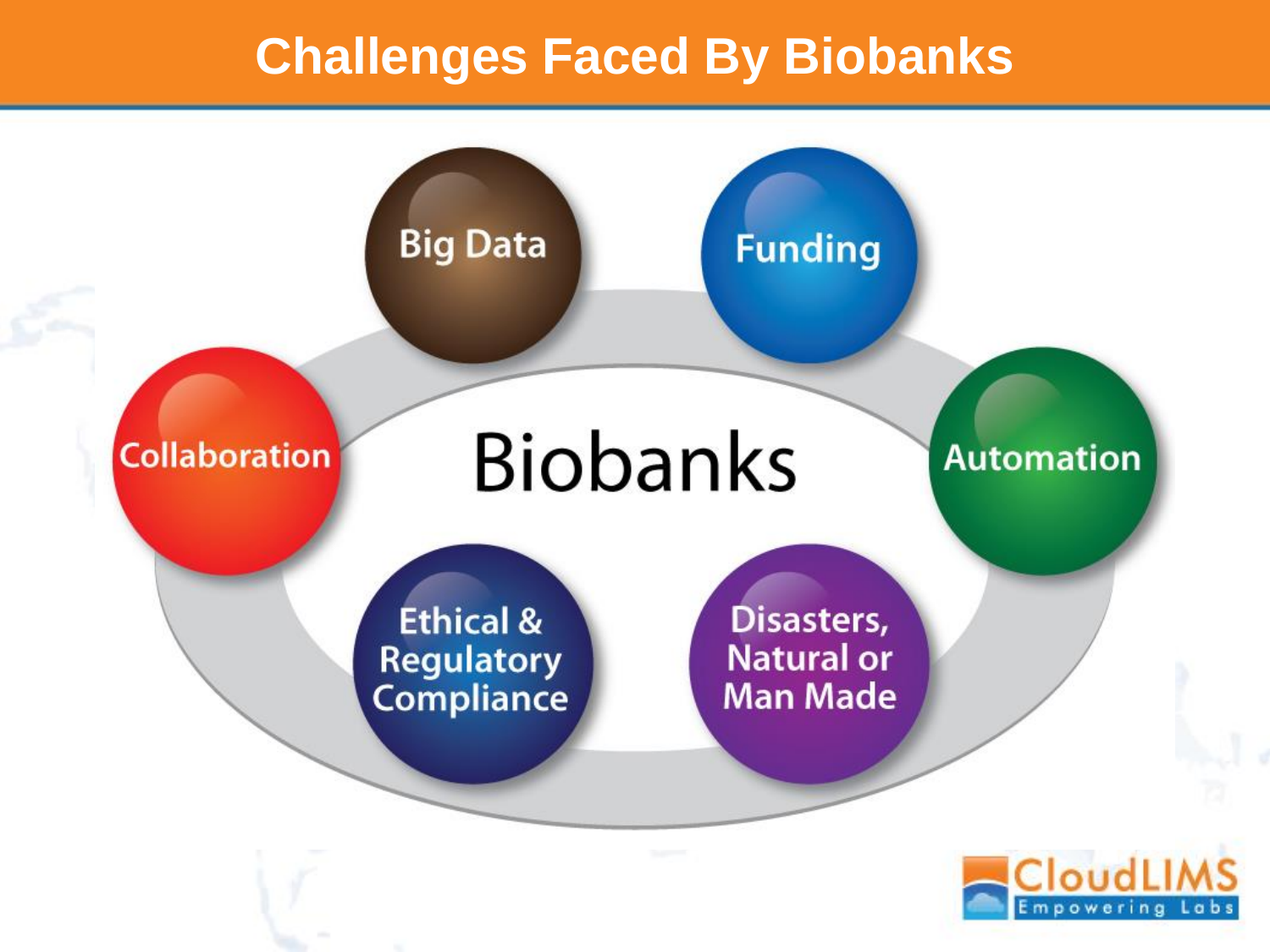#### **Automation**

**Managing biological specimens using spreadsheets program & lab notebook tools:**

- **Laborious and time consuming**
- **More likelihood of human errors**
- **Unorganized labs**
- **Delay in project completion**

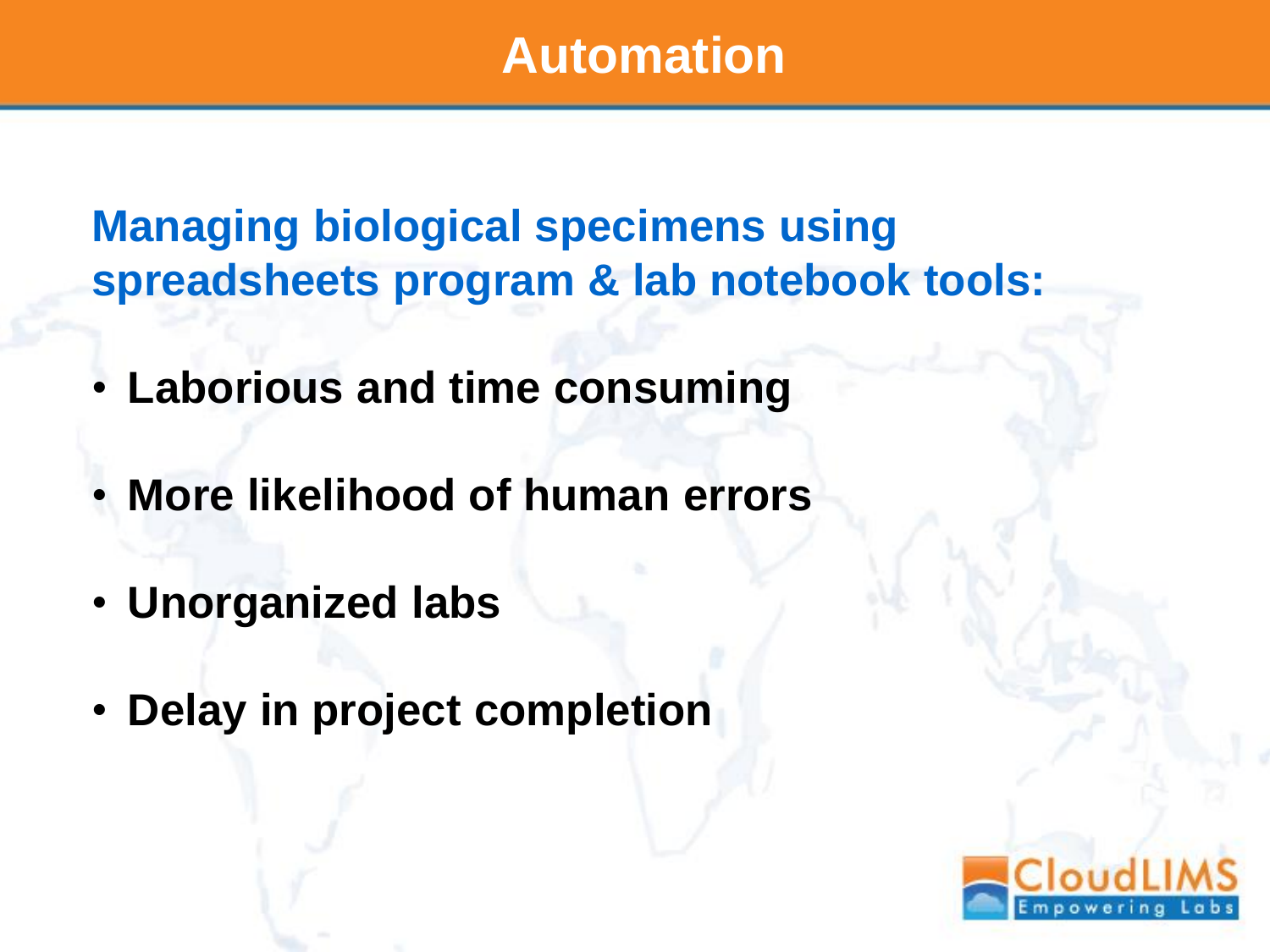# **Funding**

**Funding issues for developing and managing biobanks:**

- **Expensive**
- **Funding shortages**
- **Short term funding by government organizations such as universities and hospitals**
- **No or limited budget for informatics support**

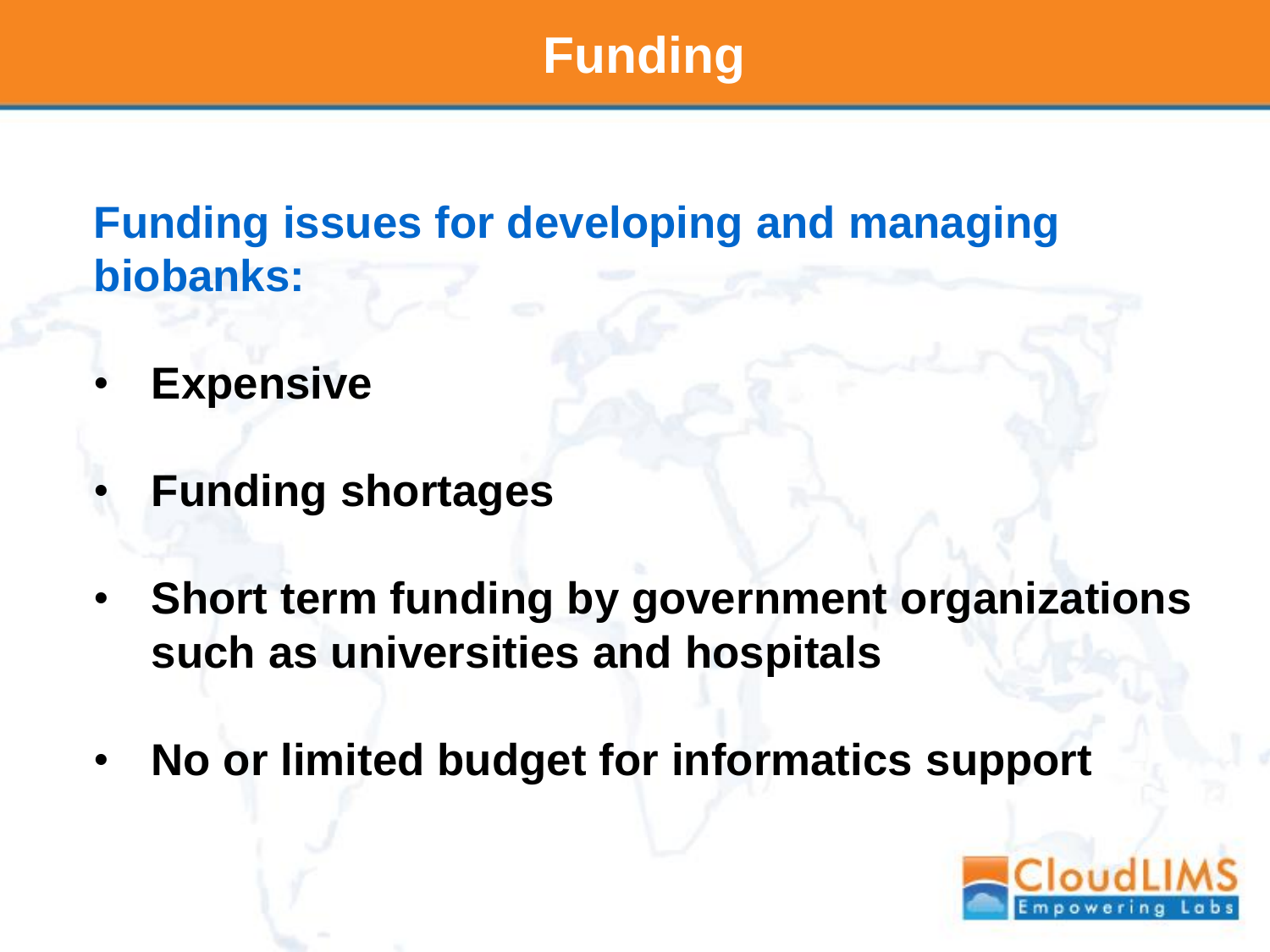# **Big Data**

**Large biological data sets (e.g. tissues, blood and derivatives, other body fluids, cells, DNA, etc. and associated data results in:**

- **Data variation (Heterogeneous data set)**
- **Data complexity**
- **Data storage**
- **Data searching and visualization**
- **Data access and sharing of information**
- **Data management**
- **Data privacy and security**

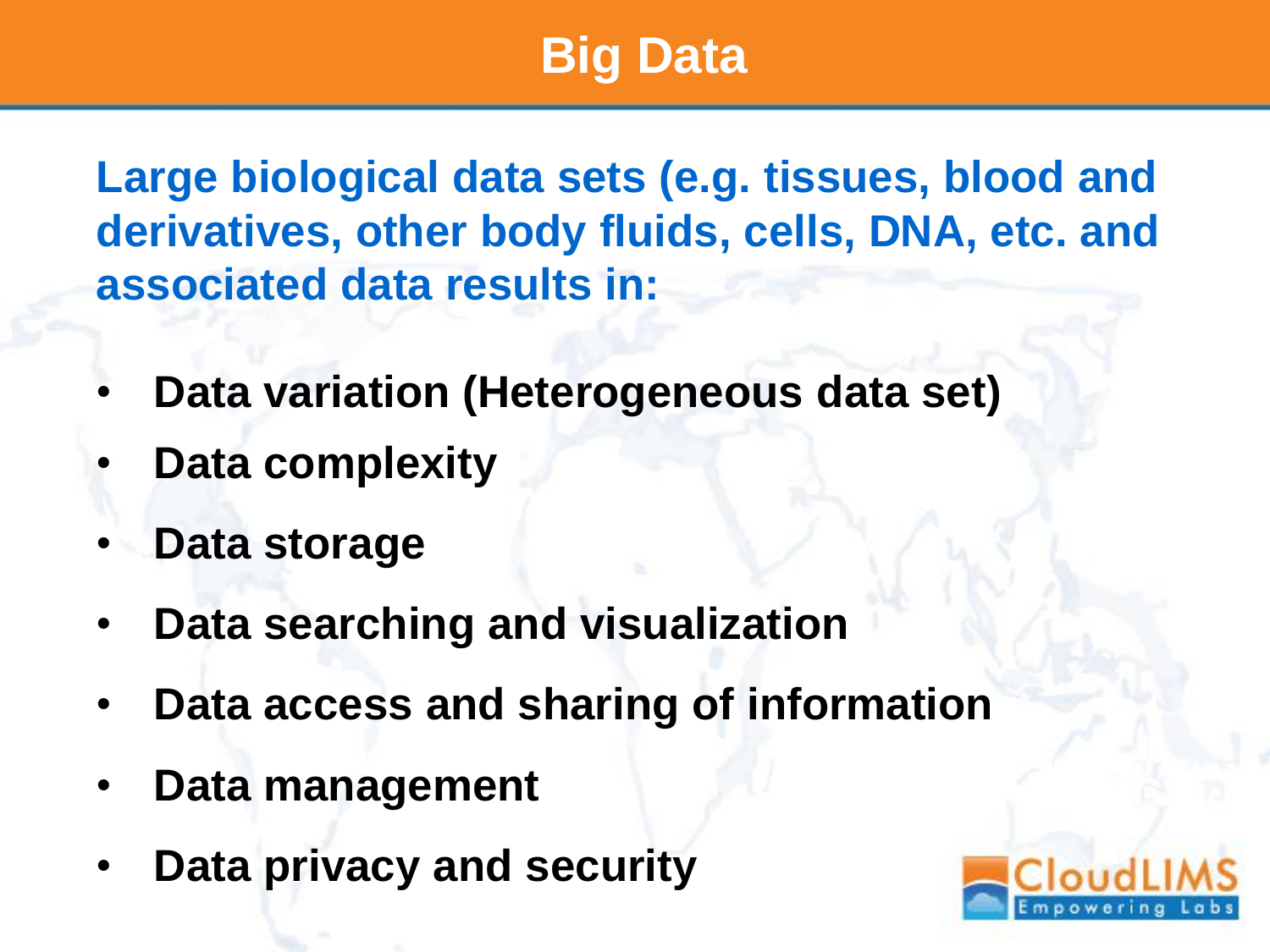## **Collaboration**

**Sharing of data is imperative but posed by several challenges:**

- **Significant variation persists among the legal and ethical norms within the different biobanks**
- **No data sharing with collaborators in real time**
- **No inter-connection between network of biobanks**
- **Delay in decision making**

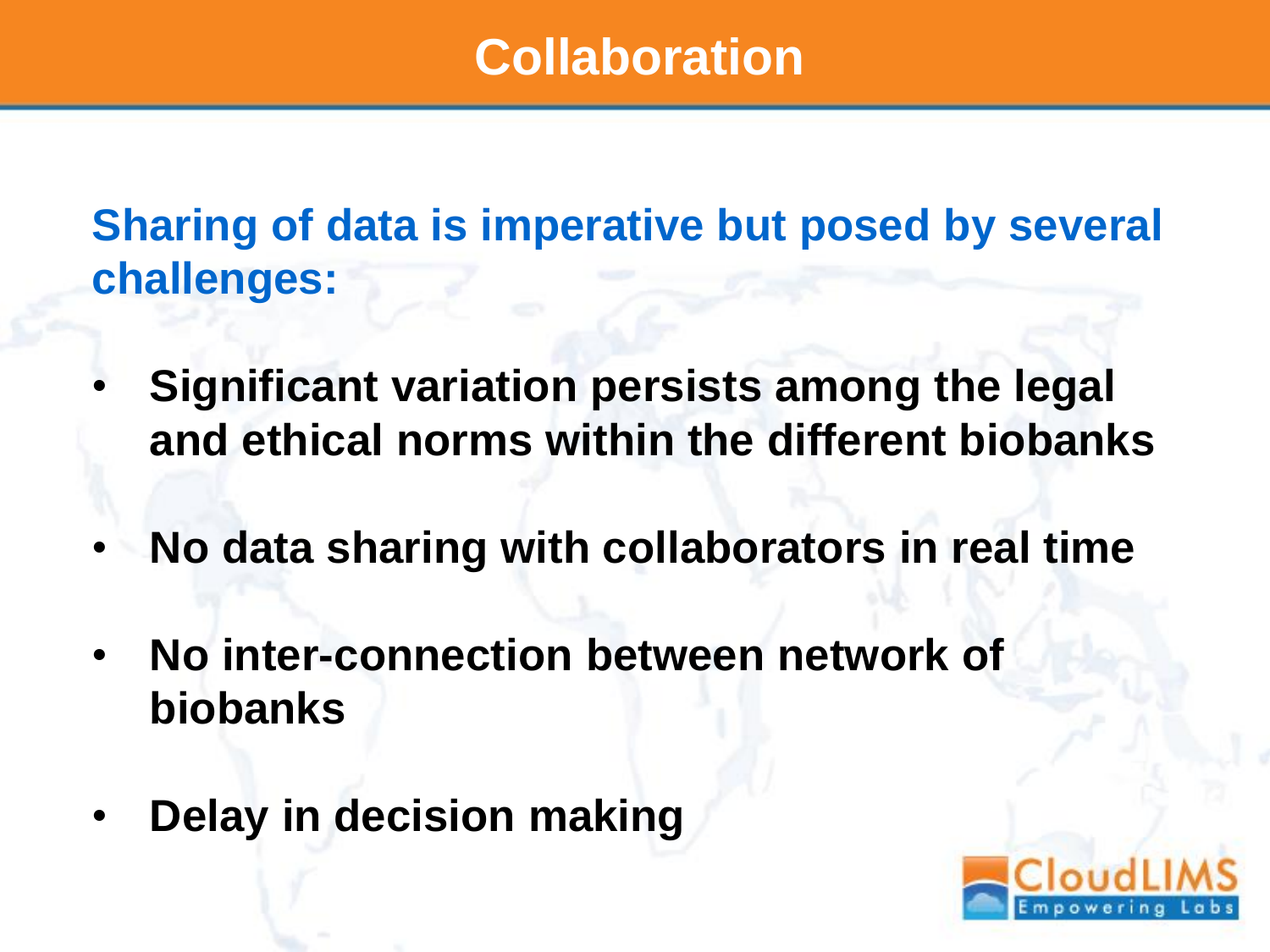# **Ethical and Regulatory Compliance**

**Ethical and regulatory compliances in biobanking:**

- **Informed consents**
- **Regulatory compliances HIPAA, 21 CFR Part 11 European Directives**
- **Research ethics**
- **Data encryption**

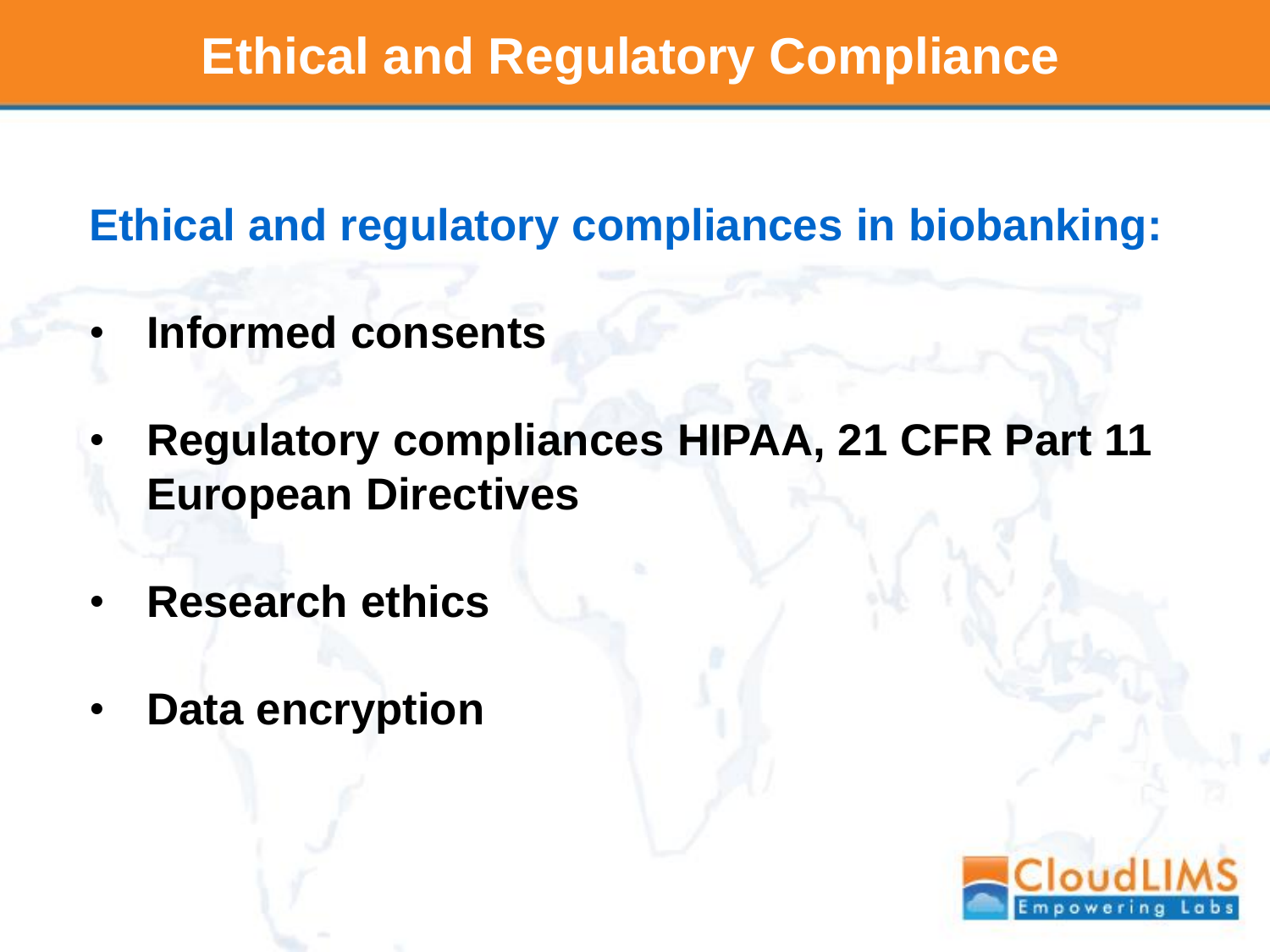#### **Disaster Management**

**Disaster Management Issues:**

- **Loss of samples and associated data**
- **Ineffective backups**
- **No support services**

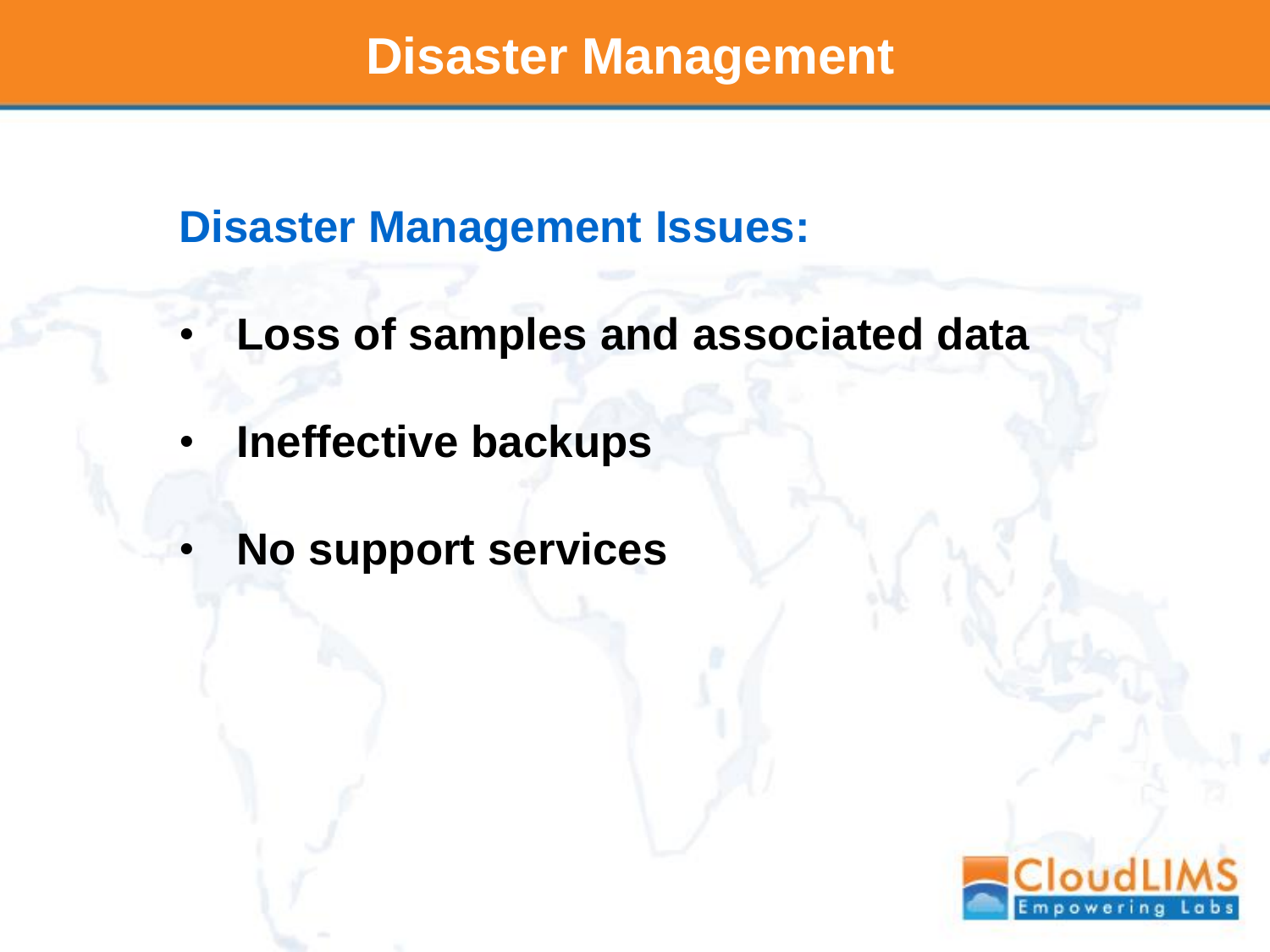## **Overcome Challenges using Cloud Technology**

- **No operational expenses, no need to buy, setup and maintain hardware**
- **Scale as your needs grow**
- **Access through any browsers anytime anywhere just as accessing Gmail, Facebook and Twitter.**
- **Data sharing with collaborators in real time**
- **Reduces burden on internal IT staff**
- **Cloud services are now compliant with HIPAA**
- **No interruption is services & speed up the research**

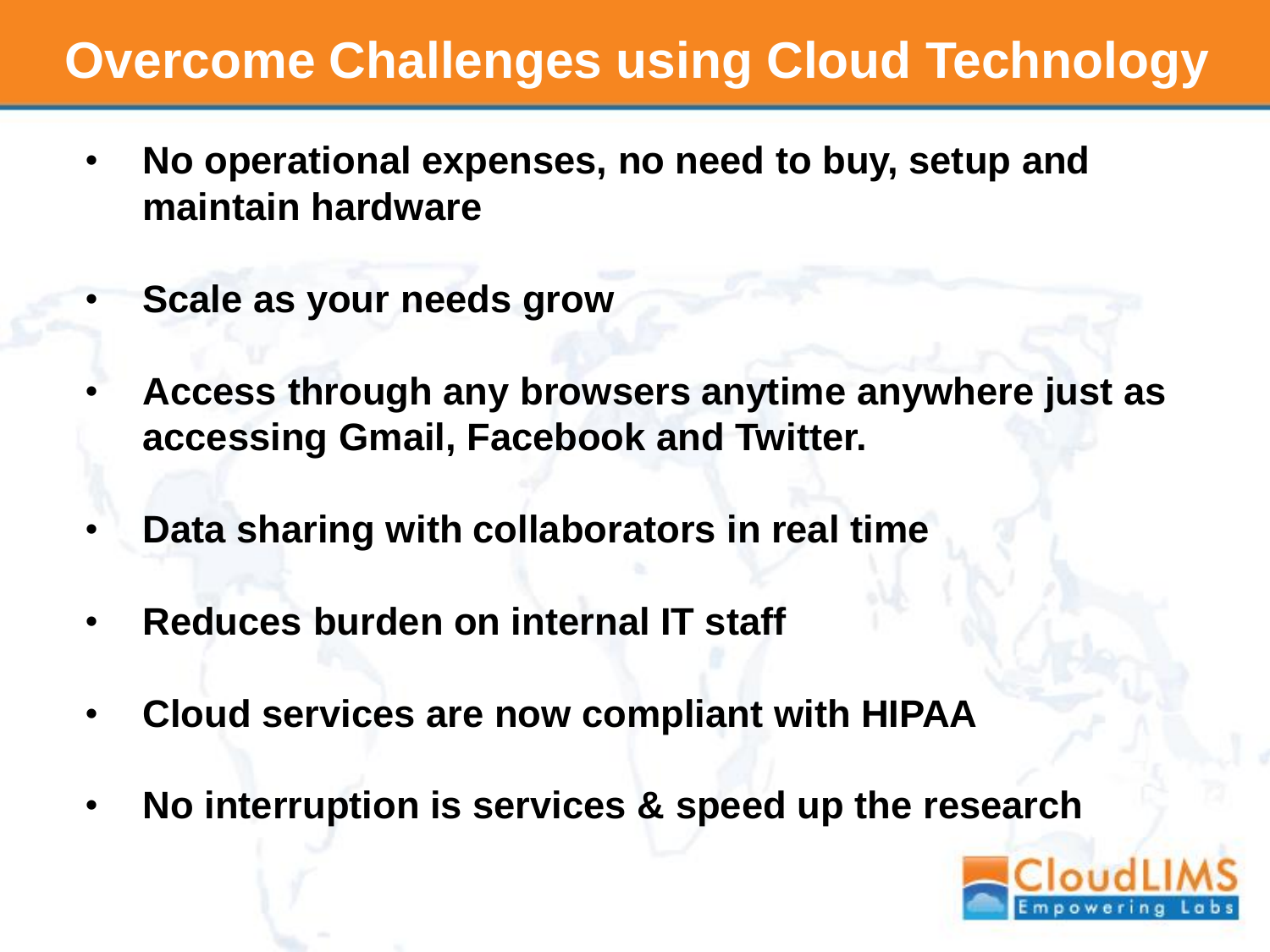## **BioTracer®**

#### **One complete solution for your efficient Biobanking**

- **An affordable solution offered as SaaS**
- **Simplifies your laboratory operations by managing, tracking and efficiently organizing samples and freezers**
- **Hosted on cloud, no need to invest in IT infrastructure & personnel**
- **Access anytime anywhere. All you need is a device with an Internet connection**
- **Ethics and regulation compliant**
- **Suitable for biobanks of any shape and size**

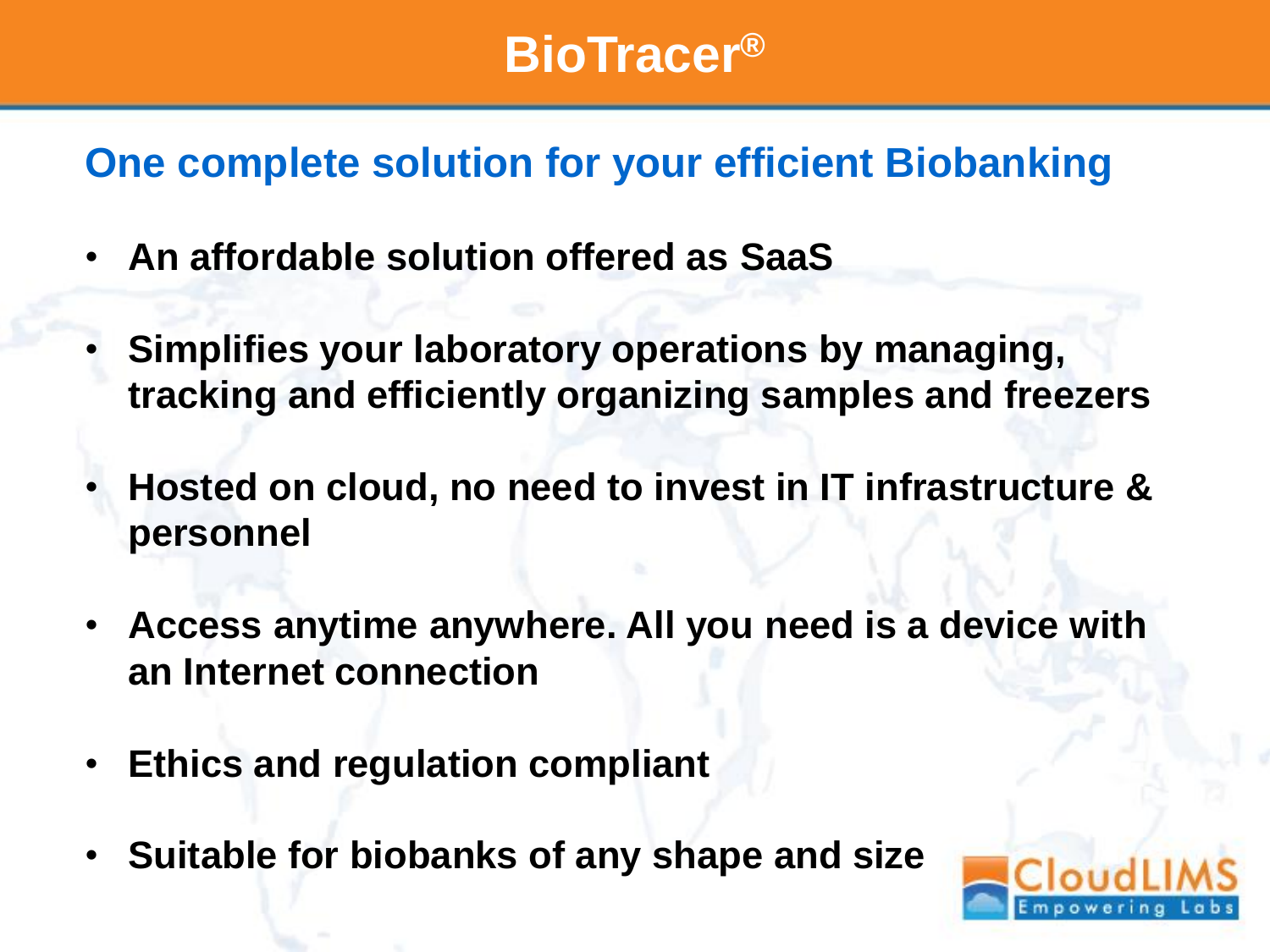# **Major Focus on Data compliance and Security**

- **256-bit encryption, secured data transmission between the client and server**
- **Network security via firewall/route tables, IP spoofing, port scanning, packet sniffing, VPN gateway, etc.**
- **Stringent server and auditing guidelines**
- **Adhere to SLAs to provide fool-proof security and privacy, 99.95% uptime and multi-tenancy**
- **Unique login credentials (ID and password) which are masked even from CloudLIMS.com employees**

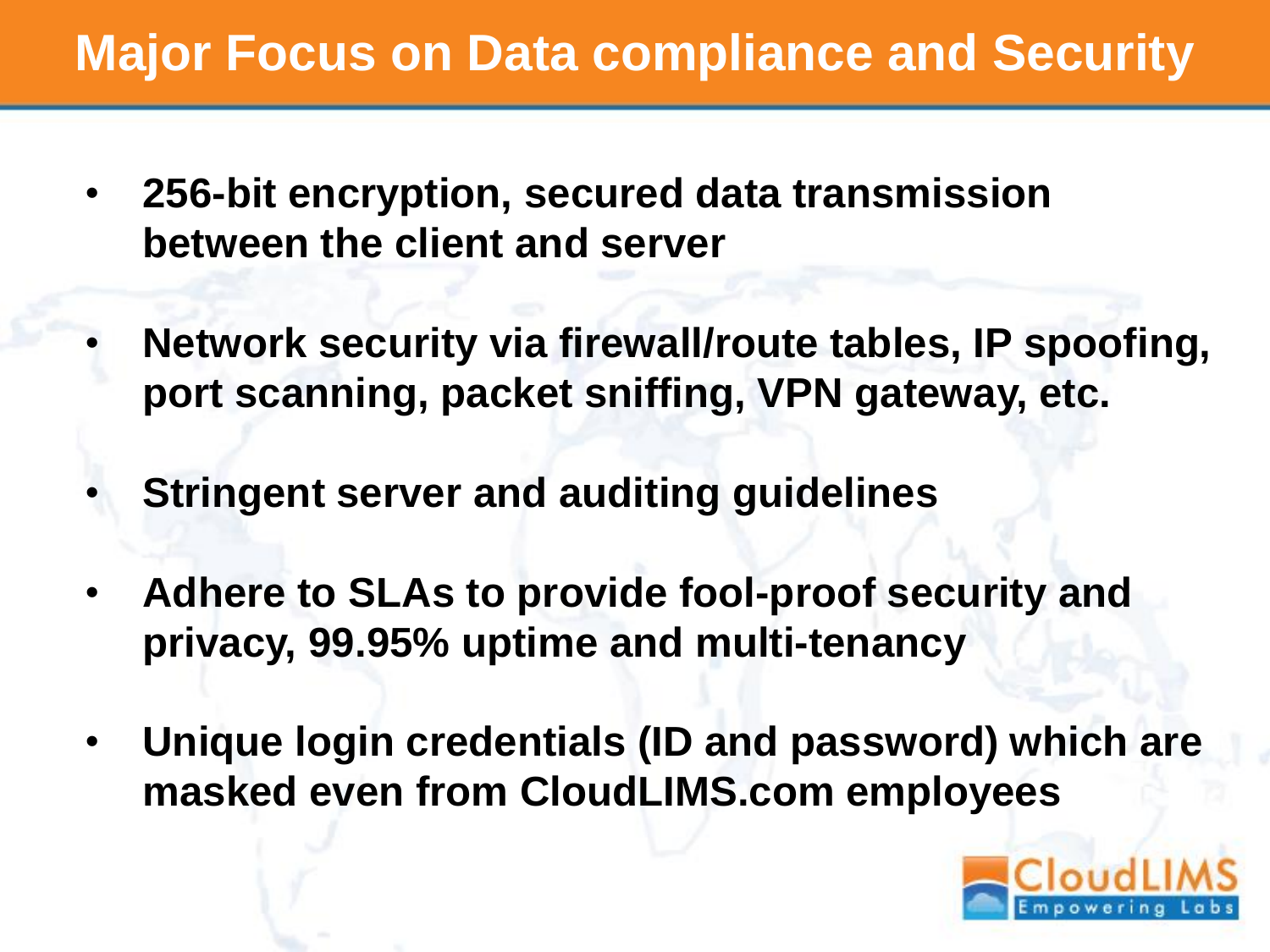# **BioTracer ® Features**